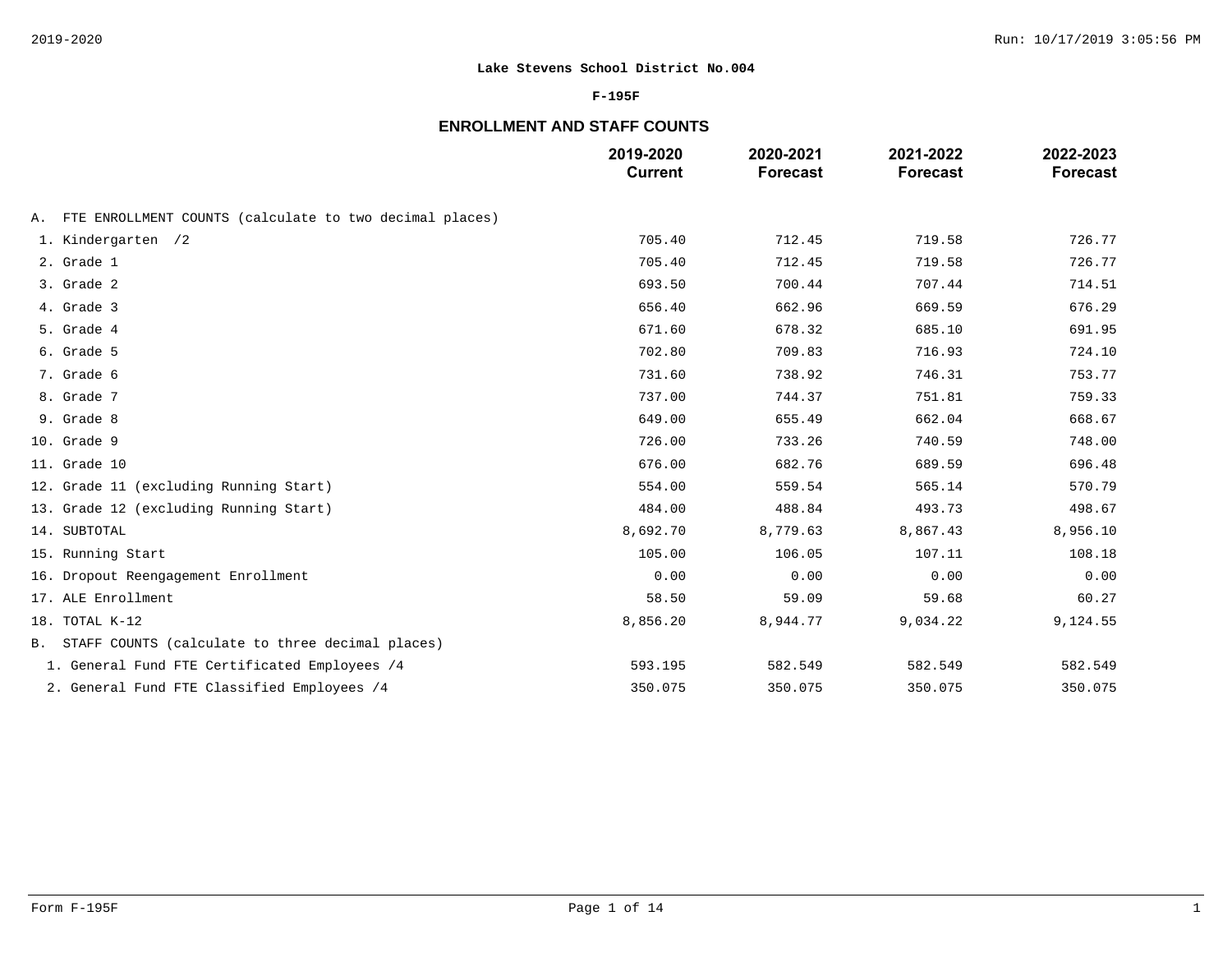### **F-195F**

# **SUMMARY OF GENERAL FUND BUDGET**

|                                                                                                                  | 2019-2020<br><b>Current</b> | 2020-2021<br><b>Forecast</b> | 2021-2022<br><b>Forecast</b> | 2022-2023<br><b>Forecast</b> |
|------------------------------------------------------------------------------------------------------------------|-----------------------------|------------------------------|------------------------------|------------------------------|
| REVENUES AND OTHER FINANCING SOURCES                                                                             |                             |                              |                              |                              |
| 1000<br>Local Taxes                                                                                              | 10,217,566                  | 11,847,336                   | 13,624,460                   | 15,641,391                   |
| 2000<br>Local Nontax Support                                                                                     | 2,558,179                   | 2,048,390                    | 2,048,390                    | 2,048,390                    |
| 3000<br>State, General Purpose                                                                                   | 92,558,151                  | 94, 393, 875                 | 95,376,100                   | 95, 384, 384                 |
| 4000<br>State, Special Purpose                                                                                   | 23,068,376                  | 24,392,599                   | 24, 411, 780                 | 24,486,490                   |
| Federal, General Purpose<br>5000                                                                                 | 5,000                       | 5,000                        | 5,000                        | 5,000                        |
| 6000<br>Federal, Special Purpose                                                                                 | 4,123,517                   | 4,123,517                    | 4,123,517                    | 4,123,517                    |
| Revenues from Other School Districts<br>7000                                                                     | 1,652,500                   | 1,652,500                    | 1,652,500                    | 1,652,500                    |
| Revenues from Other Entities<br>8000                                                                             | 646,282                     | 597,525                      | 597,525                      | 597,525                      |
| Other Financing Sources<br>9000                                                                                  | $\Omega$                    | $\Omega$                     | $\Omega$                     |                              |
| TOTAL REVENUES AND OTHER FINANCING SOURCES<br>А.                                                                 | 134,829,571                 | 139,060,742                  | 141,839,272                  | 143,939,197                  |
| <b>EXPENDITURES</b>                                                                                              |                             |                              |                              |                              |
| Regular Instruction<br>00                                                                                        | 78,751,945                  | 76, 326, 385                 | 77,852,913                   | 79,409,971                   |
| Federal Stimulus<br>10                                                                                           | $\mathbf 0$                 | 0                            | $\mathbf 0$                  | $\Omega$                     |
| Special Education Instruction<br>20                                                                              | 22,104,920                  | 22,547,019                   | 22,997,959                   | 23, 457, 918                 |
| Vocational Education Instruction<br>30                                                                           | 5,921,531                   | 6,039,962                    | 6,160,761                    | 6,283,976                    |
| Skill Center Instruction<br>40                                                                                   | $\mathbf 0$                 | 0                            | $\overline{0}$               | 0                            |
| 50 and 60   Compensatory Education Instruction                                                                   | 3,796,158                   | 3,872,081                    | 3,949,523                    | 4,028,513                    |
| Other Instructional Programs<br>70                                                                               | 1,228,795                   | 1,253,371                    | 1,278,438                    | 1,304,007                    |
| Community Services<br>80                                                                                         | 1,398,003                   | 1,425,963                    | 1,454,482                    | 1,483,572                    |
| Support Services<br>90                                                                                           | 26,750,065                  | 27, 285, 066                 | 27,830,768                   | 28, 387, 383                 |
| TOTAL EXPENDITURES<br>В.                                                                                         | 139,951,417                 | 138,749,847                  | 141,524,844                  | 144, 355, 340                |
| OTHER FINANCING USES--TRANSFERS OUT (G.L.536) 1/<br>$\mathsf{C}$ .                                               | $\mathbf 0$                 | 0                            | $\mathbf 0$                  | $\Omega$                     |
| OTHER FINANCING USES (G.L.535) 2/<br>D.                                                                          | $\Omega$                    | 0                            | $\mathbf 0$                  | 0                            |
| EXCESS OF REVENUES/OTHER FINANCING SOURCES OVER (UNDER)<br>Е.<br>EXPENDITURES AND OTHER FINANCING USES (A-B-C-D) | $-5,121,846$                | 310,895                      | 314,428                      | $-416, 143$                  |
| BEGINNING FUND BALANCE                                                                                           |                             |                              |                              |                              |
| G.L.810 Restricted for Other Items                                                                               | $\mathbf 0$                 | 0                            | $\mathbf 0$                  |                              |
| Restricted for Unequalized Deductible Revenue<br>G.L.815                                                         | $\Omega$                    | 0                            | 0                            |                              |
| G.L.821<br>Restricted for Carryover of Restricted Revenues                                                       | 410,500                     | 0                            | $\Omega$                     | $\Omega$                     |
| G.L.825<br>Restricted for Skill Center                                                                           | $\mathbf 0$                 | 0                            | $\mathbf 0$                  | 0                            |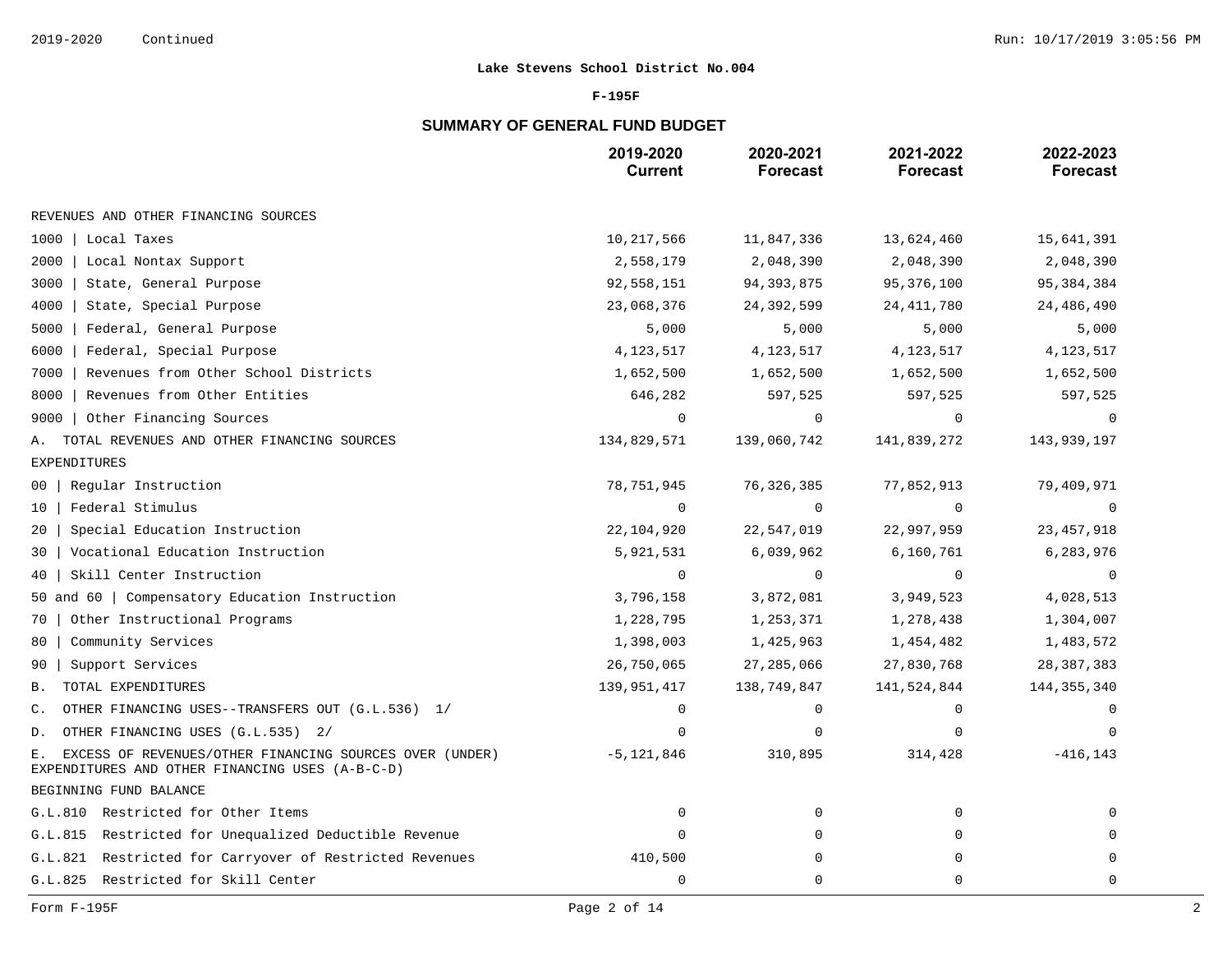#### **F-195F**

# **SUMMARY OF GENERAL FUND BUDGET**

|         |                                                     | 2019-2020<br><b>Current</b> | 2020-2021<br><b>Forecast</b> | 2021-2022<br><b>Forecast</b> | 2022-2023<br><b>Forecast</b> |
|---------|-----------------------------------------------------|-----------------------------|------------------------------|------------------------------|------------------------------|
| G.L.828 | Restricted for Carryover of Food Service Revenue    | $\Omega$                    | 0                            | $\Omega$                     | $\Omega$                     |
| G.L.830 | Restricted for Debt Service                         | $\Omega$                    | $\Omega$                     | $\cap$                       |                              |
| G.L.835 | Restricted for Arbitrage Rebate                     | $\Omega$                    | $\Omega$                     | $\Omega$                     |                              |
| G.L.840 | Nonspendable Fund Balance-Inventory & Prepaid Items | 116,000                     | 116,000                      | 116,000                      | 116,000                      |
| G.L.845 | Restricted for Self-Insurance                       | $\Omega$                    | 0                            | $\Omega$                     | $\Omega$                     |
| G.L.850 | Restricted for Uninsured Risks                      | O                           | 0                            | ∩                            |                              |
| G.L.870 | Committed to Other Purposes                         |                             | $\Omega$                     |                              |                              |
| G.L.872 | Committed to Economic Stabilization                 |                             | $\Omega$                     |                              |                              |
| G.L.875 | Assigned to Contingencies                           |                             | $\Omega$                     |                              |                              |
| G.L.884 | Assigned to Other Capital Projects                  |                             |                              |                              |                              |
| G.L.888 | Assigned to Other Purposes                          | 2,522,275                   | 2,408,275                    | 2,408,275                    | 2,408,275                    |
| G.L.890 | Unassigned Fund Balance                             | 9,086,920                   | 4,489,574                    | 4,800,469                    | 5,114,897                    |
| G.L.891 | Unassigned to Minimum Fund Balance Policy           | $\mathbf 0$                 | $\mathbf 0$                  | $\Omega$                     | $\Omega$                     |
| F.      | TOTAL BEGINNING FUND BALANCE                        | 12, 135, 695                | 7,013,849                    | 7,324,744                    | 7,639,172                    |
|         | ENDING FUND BALANCE                                 |                             |                              |                              |                              |
|         | G.L.810 Restricted for Other Items                  | $\Omega$                    | $\Omega$                     | $\Omega$                     |                              |
| G.L.815 | Restricted for Unequalized Deductible Revenue       | $\Omega$                    | $\Omega$                     | ∩                            |                              |
| G.L.821 | Restricted for Carryover of Restricted Revenues     | 0                           | $\Omega$                     | ∩                            |                              |
| G.L.825 | Restricted for Skill Center                         | $\Omega$                    | $\Omega$                     | ∩                            |                              |
| G.L.828 | Restricted for Carryover of Food Service Revenue    | $\Omega$                    | $\Omega$                     |                              |                              |
| G.L.830 | Restricted for Debt Service                         |                             | $\Omega$                     |                              |                              |
| G.L.835 | Restricted for Arbitrage Rebate                     | $\Omega$                    | $\Omega$                     | $\cap$                       |                              |
| G.L.840 | Nonspendable Fund Balance-Inventory & Prepaid Items | 116,000                     | 116,000                      | 116,000                      | 116,000                      |
| G.L.845 | Restricted for Self-Insurance                       | $\mathbf 0$                 | 0                            | $\Omega$                     | $\cap$                       |
| G.L.850 | Restricted for Uninsured Risks                      | $\Omega$                    | $\Omega$                     | $\Omega$                     |                              |
| G.L.870 | Committed to Other Purposes                         | $\Omega$                    | $\Omega$                     | $\Omega$                     |                              |
| G.L.872 | Committed to Economic Stabilization                 | U                           | $\Omega$                     | $\Omega$                     |                              |
| G.L.875 | Assigned to Contingencies                           | $\Omega$                    | $\Omega$                     |                              |                              |
| G.L.884 | Assigned to Other Capital Projects                  | $\Omega$                    | $\Omega$                     | $\cap$                       |                              |
| G.L.888 | Assigned to Other Purposes                          | 2,408,275                   | 2,408,275                    | 2,408,275                    | 2,408,275                    |
| G.L.890 | Unassigned Fund Balance                             | 4,489,574                   | 4,800,469                    | 5, 114, 897                  | 4,698,754                    |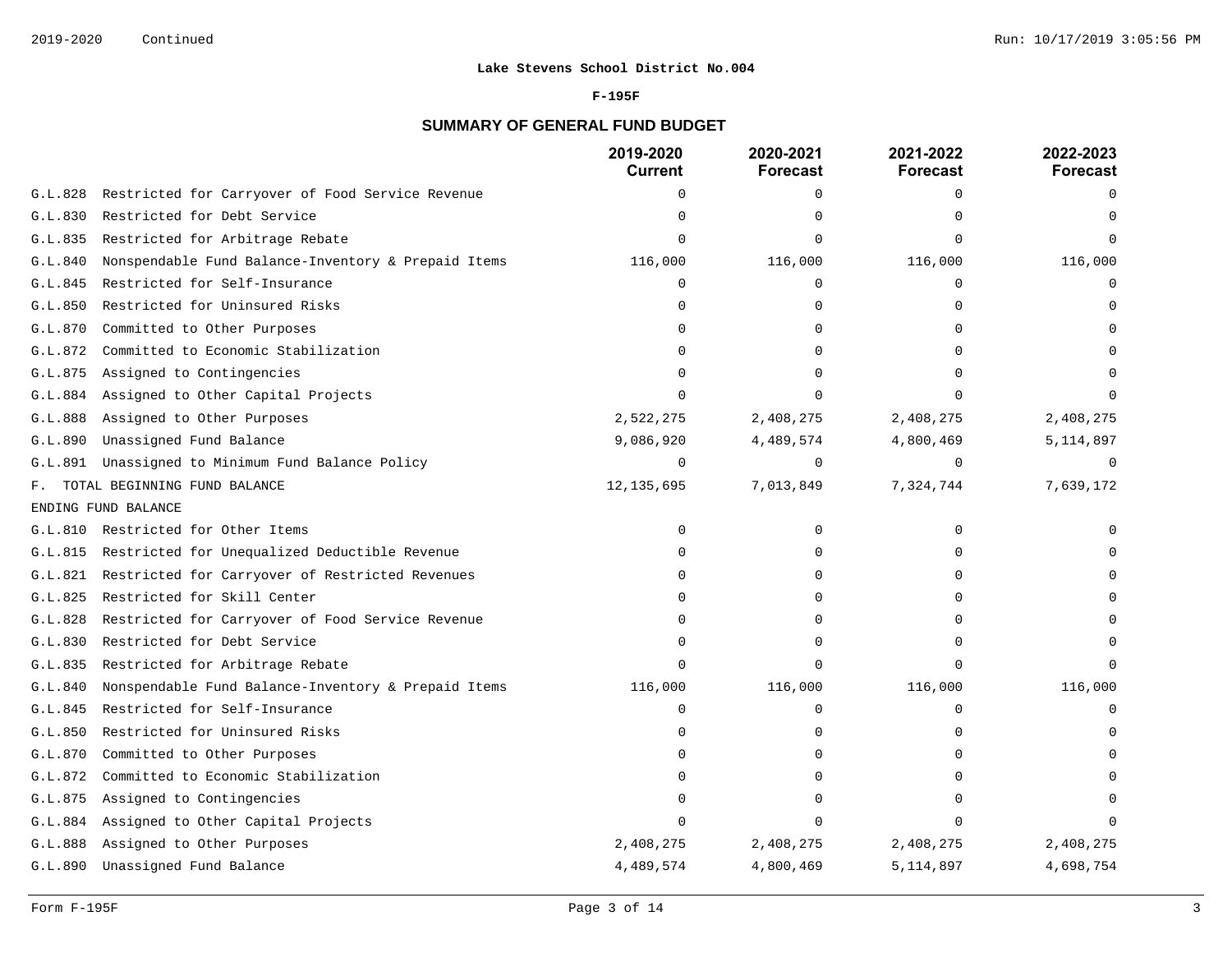#### **F-195F**

### **SUMMARY OF GENERAL FUND BUDGET**

|                                                   | 2019-2020<br>Current | 2020-2021<br><b>Forecast</b> | 2021-2022<br>Forecast | 2022-2023<br>Forecast |
|---------------------------------------------------|----------------------|------------------------------|-----------------------|-----------------------|
| G.L.891 Unassigned to Minimum Fund Balance Policy |                      |                              |                       | $\Omega$              |
| H. TOTAL ENDING FUND BALANCE $(E+F, +OR-G)$ 3/    | 7,013,849            | 7,324,744                    | 7,639,172             | 7,223,029             |

 $1/G.L.$  536 is an account that is used to summarize actions for other financing uses transfers out.

2/G.L. 535 is an account that is used to summarize actions for other financing uses such as long-term financing and debt

extinguishments. Nonvoted debts may be serviced in the Debt Service Fund (DSF) rather than in the fund that received the debt proceeds. In order to provide the resources to retire the debt, a transfer is used by the General Fund, Capital Projects Fund, or Transportation Vehicle Fund to transfer resources to the DSF. Refer to Page DS3 for detail of estimated outstanding nonvoted bond detail information.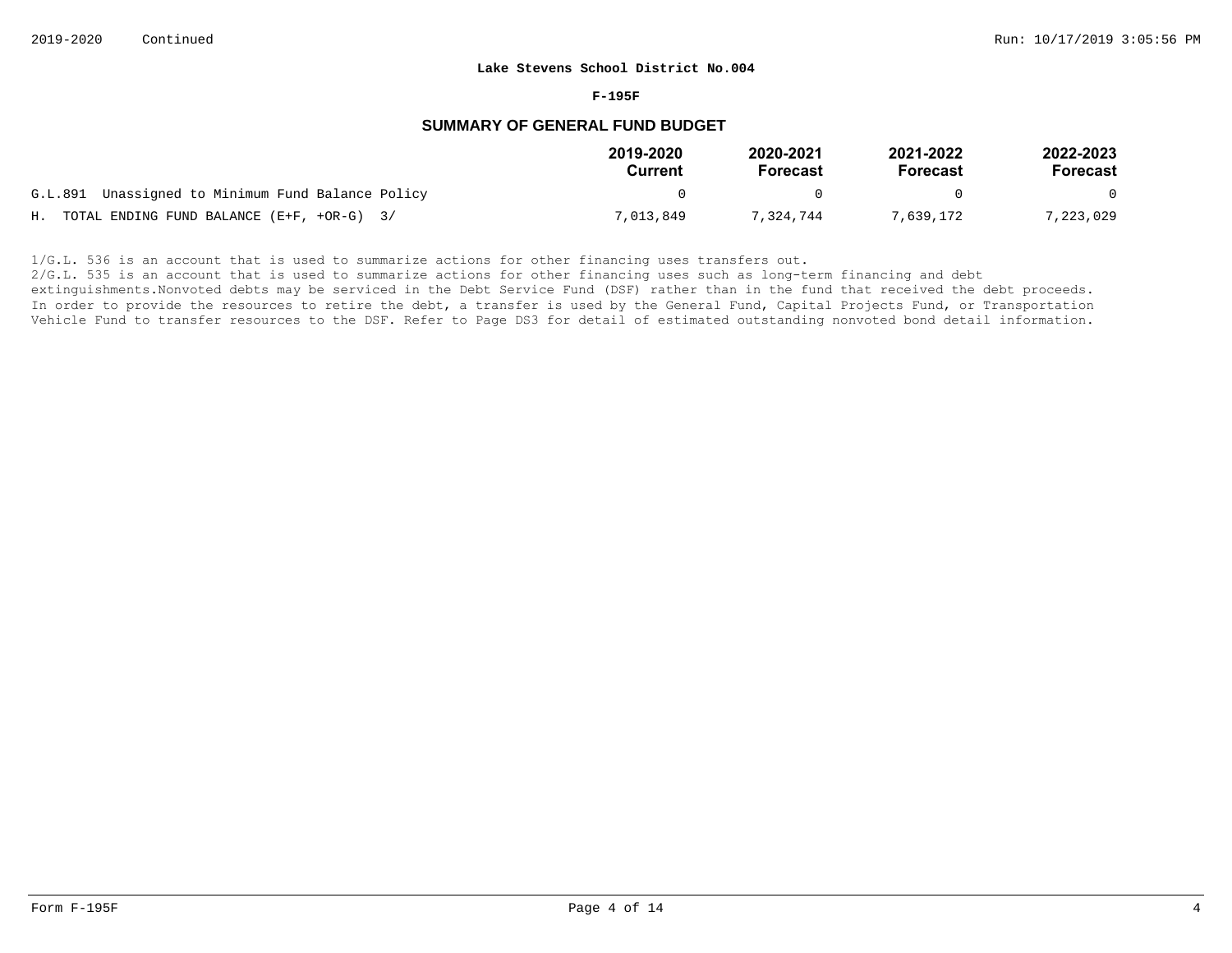### **F-195F**

## **SUMMARY OF ASSOCIATED STUDENT BODY FUND BUDGET**

|                                                                | 2019-2020<br><b>Current</b> | 2020-2021<br><b>Forecast</b> | 2021-2022<br><b>Forecast</b> | 2022-2023<br><b>Forecast</b> |
|----------------------------------------------------------------|-----------------------------|------------------------------|------------------------------|------------------------------|
| <b>REVENUES</b>                                                |                             |                              |                              |                              |
| General Student Body<br>100                                    | 726,100                     | 610,000                      | 610,000                      | 610,000                      |
| Athletics<br>200                                               | 32,220                      | 20,000                       | 20,000                       | 20,000                       |
| Classes<br>300                                                 | 61,500                      | 55,000                       | 55,000                       | 55,000                       |
| 400<br>Clubs                                                   | 199,013                     | 70,000                       | 70,000                       | 70,000                       |
| Private Moneys<br>600                                          | 35,165                      | 10,000                       | 10,000                       | 10,000                       |
| TOTAL REVENUES<br>Α.                                           | 1,053,998                   | 765,000                      | 765,000                      | 765,000                      |
| <b>EXPENDITURES</b>                                            |                             |                              |                              |                              |
| General Student Body<br>100                                    | 532,752                     | 425,000                      | 425,000                      | 425,000                      |
| Athletics<br>200                                               | 243,858                     | 160,000                      | 160,000                      | 160,000                      |
| Classes<br>300                                                 | 59,350                      | 55,000                       | 55,000                       | 55,000                       |
| Clubs<br>400                                                   | 291,702                     | 120,000                      | 120,000                      | 120,000                      |
| Private Moneys<br>600                                          | 33,665                      | 10,000                       | 10,000                       | 10,000                       |
| TOTAL EXPENDITURES<br>В.                                       | 1,161,327                   | 770,000                      | 770,000                      | 770,000                      |
| EXCESS OF REVENUES OVER (UNDER) EXPENDURES (A-B)<br>C.         | $-107,329$                  | $-5,000$                     | $-5,000$                     | $-5,000$                     |
| BEGINNING FUND BALANCE                                         |                             |                              |                              |                              |
| Restricted for Other Items<br>G.L.810                          | $\mathbf 0$                 | $\mathbf 0$                  | $\mathbf 0$                  | $\mathbf 0$                  |
| Restricted for Fund Purposes<br>G.L.819                        | 640,054                     | 532,725                      | 527,725                      | 522,725                      |
| G.L.840<br>Nonspendable Fund Balance-Inventory & Prepaid Items | $\mathbf 0$                 | 0                            | $\mathbf 0$                  | 0                            |
| Restricted for Uninsured Risks<br>G.L.850                      | 0                           | $\Omega$                     | $\Omega$                     | $\Omega$                     |
| Committed to Other Purposes<br>G.L.870                         | $\Omega$                    | $\Omega$                     | $\Omega$                     | $\Omega$                     |
| Assigned to Fund Purposes<br>G.L.889                           | $\mathbf 0$                 | $\Omega$                     | $\Omega$                     | $\Omega$                     |
| Unassigned Fund Balance<br>G.L.890                             | $\Omega$                    | $\Omega$                     | $\Omega$                     | $\Omega$                     |
| TOTAL BEGINNING FUND BALANCE<br>D.                             | 640,054                     | 532,725                      | 527,725                      | 522,725                      |
| ENDING FUND BALANCE                                            |                             |                              |                              |                              |
| Restricted for Other Items<br>G.L.810                          | $\mathbf 0$                 | 0                            | $\mathbf 0$                  | 0                            |
| G.L.819<br>Restricted for Fund Purposes                        | 532,725                     | 527,725                      | 522,725                      | 517,725                      |
| Nonspendable Fund Balance-Inventory & Prepaid Items<br>G.L.840 | $\mathbf 0$                 | $\Omega$                     | 0                            | 0                            |
| G.L.850<br>Restricted for Uninsured Risks                      | $\Omega$                    | $\Omega$                     | 0                            | $\mathbf 0$                  |
| G.L.870<br>Committed to Other Purposes                         | $\mathbf 0$                 | $\Omega$                     | $\mathbf 0$                  | $\mathbf 0$                  |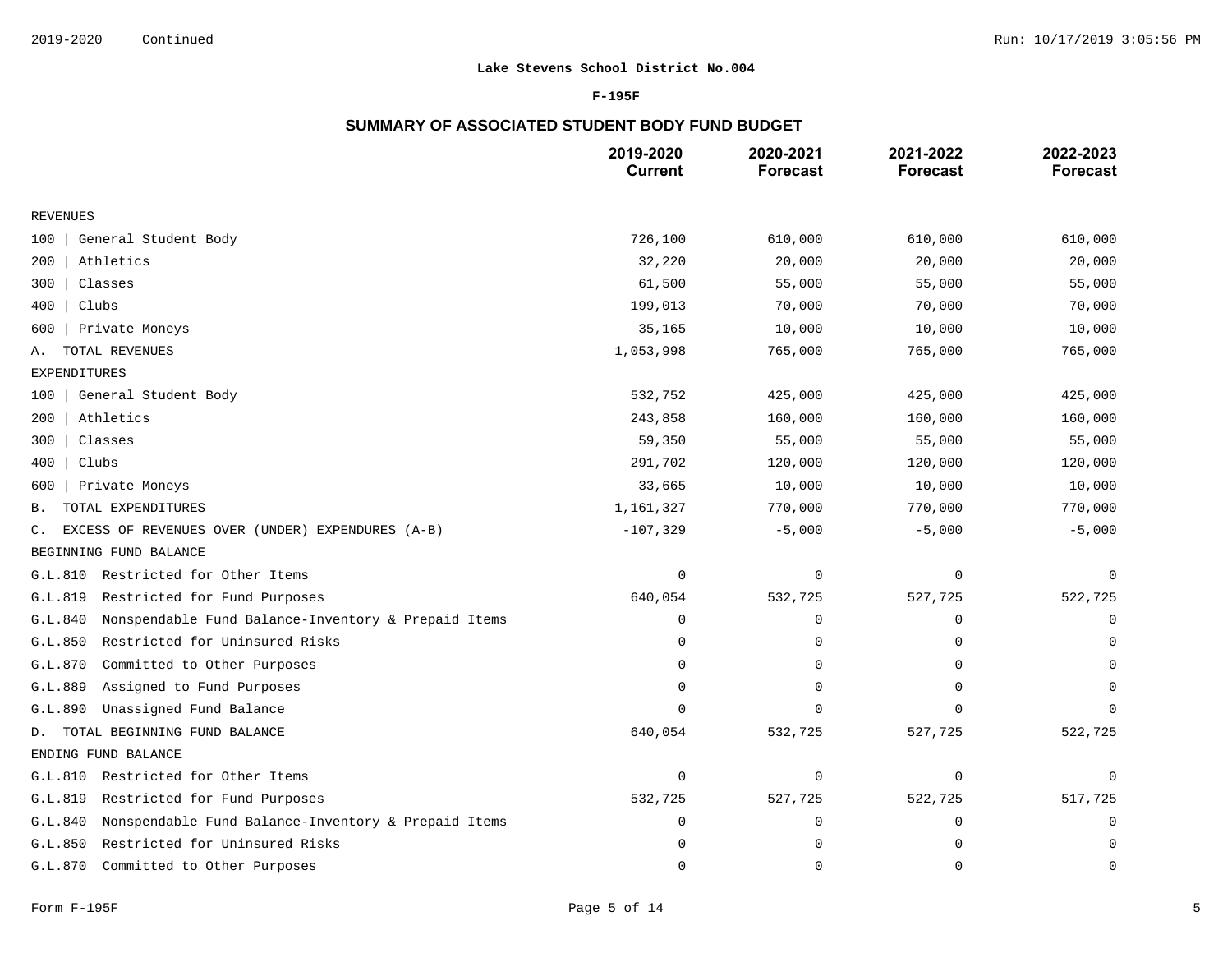#### **F-195F**

## **SUMMARY OF ASSOCIATED STUDENT BODY FUND BUDGET**

|                                       | 2019-2020<br>Current | 2020-2021<br>Forecast | 2021-2022<br>Forecast | 2022-2023<br>Forecast |
|---------------------------------------|----------------------|-----------------------|-----------------------|-----------------------|
| Assigned to Fund Purposes<br>G.L.889  |                      |                       |                       | $\Omega$              |
| Unassigned Fund Balance<br>G.L.890    |                      |                       | 0                     | $\Omega$              |
| F. TOTAL ENDING FUND BALANCE (C+D) 1/ | 532,725              | 527,725               | 522,725               | 517,725               |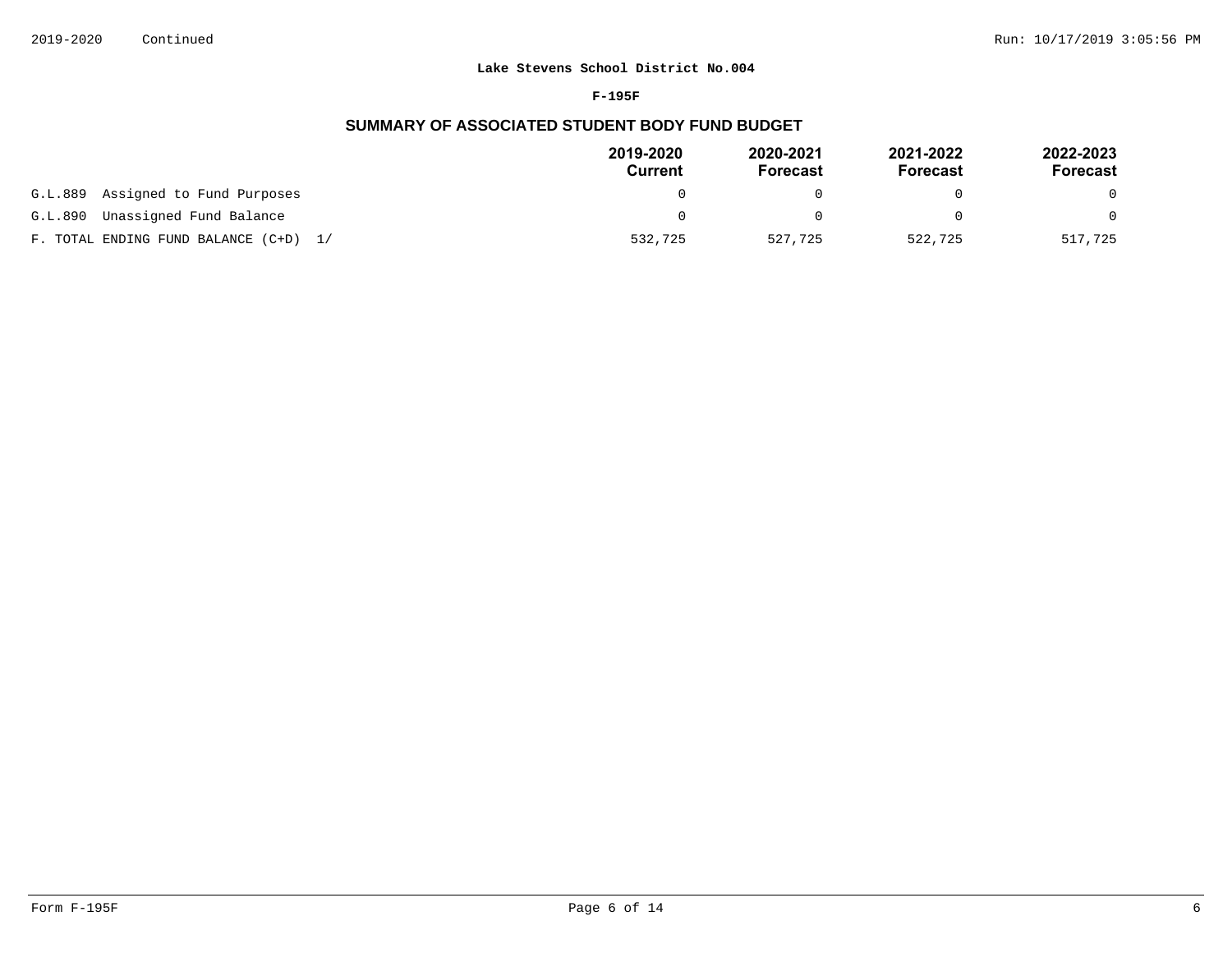### **F-195F**

# **SUMMARY OF DEBT SERVICE FUND BUDGET**

|                                                                                                                    | 2019-2020<br><b>Current</b> | 2020-2021<br><b>Forecast</b> | 2021-2022<br><b>Forecast</b> | 2022-2023<br><b>Forecast</b> |
|--------------------------------------------------------------------------------------------------------------------|-----------------------------|------------------------------|------------------------------|------------------------------|
| REVENUES AND OTHER FINANCING SOURCES                                                                               |                             |                              |                              |                              |
| 1000<br>Local Taxes                                                                                                | 12,789,220                  | 12,750,000                   | 12,975,000                   | 13,116,000                   |
| 2000<br>Local Nontax Support                                                                                       | 45,464                      | 43,450                       | 43,810                       | 44,300                       |
| 3000<br>State, General Purpose                                                                                     | $\Omega$                    | $\mathbf 0$                  | 0                            | 0                            |
| Federal, General Purpose<br>5000                                                                                   | $\Omega$                    | $\Omega$                     | $\Omega$                     | $\Omega$                     |
| Other Financing Sources<br>9000                                                                                    | $\Omega$                    | $\Omega$                     | $\Omega$                     |                              |
| TOTAL REVENUES AND OTHER FINANCING SOURCES<br>Α.                                                                   | 12,834,684                  | 12,793,450                   | 13,018,810                   | 13,160,300                   |
| <b>EXPENDITURES</b>                                                                                                |                             |                              |                              |                              |
| Matured Bond Expenditures                                                                                          | 7,440,000                   | 7,890,000                    | 8,335,000                    | 8,820,000                    |
| Interest on Bonds                                                                                                  | 5,026,025                   | 4,797,900                    | 4,528,000                    | 4,176,075                    |
| Interfund Loan Interest                                                                                            | $\Omega$                    | $\Omega$                     | $\mathbf 0$                  | 0                            |
| Bond Transfer Fees                                                                                                 | $\Omega$                    | $\Omega$                     | $\Omega$                     | $\Omega$                     |
| Arbitrage Rebate                                                                                                   | $\Omega$                    | $\Omega$                     | $\Omega$                     | $\Omega$                     |
| UnderWriter's Fees                                                                                                 | 91,000                      | 91,000                       | 91,000                       | 91,000                       |
| TOTAL EXPENDITURES<br>В.                                                                                           | 12,557,025                  | 12,778,900                   | 12,954,000                   | 13,087,075                   |
| OTHER FINANCING USES--TRANSFERS OUT (G.L.536)<br>С.                                                                | $\Omega$                    | $\mathbf 0$                  | 0                            | 0                            |
| OTHER FINANCING USES (G.L.535)<br>D.                                                                               | $\Omega$                    | $\Omega$                     | $\Omega$                     | $\Omega$                     |
| EXCESS OF REVENUES/OTHER FINANCING SOURCES OVER / (UNDER)<br>Ε.<br>EXPENDITURES AND OTHER FINANCING USES (A-B-C-D) | 277,659                     | 14,550                       | 64,810                       | 73,225                       |
| BEGINNING FUND BALANCE                                                                                             |                             |                              |                              |                              |
| G.L.810 Restricted for Other Items                                                                                 | $\mathbf 0$                 | $\Omega$                     | $\mathbf 0$                  | $\Omega$                     |
| Restricted for Debt Service<br>G.L.830                                                                             | 5,179,000                   | 5,456,659                    | 5,471,209                    | 5,536,019                    |
| Restricted for Arbitrage Rebate<br>G.L.835                                                                         | $\Omega$                    | 0                            | 0                            | 0                            |
| Committed to Other Purposes<br>G.L.870                                                                             | $\Omega$                    | 0                            | $\Omega$                     | $\Omega$                     |
| G.L.889<br>Assigned to Fund Purposes                                                                               | $\Omega$                    | 0                            | 0                            | 0                            |
| G.L.890<br>Unassigned Fund Balance                                                                                 | $\Omega$                    | $\Omega$                     | $\Omega$                     |                              |
| F. TOTAL BEGINNING FUND BALANCE                                                                                    | 5,179,000                   | 5,456,659                    | 5,471,209                    | 5,536,019                    |
| ENDING FUND BALANCE                                                                                                |                             |                              |                              |                              |
| Restricted for Other Items<br>G.L.810                                                                              | $\mathbf 0$                 | 0                            | 0                            | 0                            |
| Restricted for Debt Service<br>G.L.830                                                                             | 5,456,659                   | 5,471,209                    | 5,536,019                    | 5,609,244                    |
| G.L.835 Restricted for Arbitrage Rebate                                                                            | 0                           | 0                            | 0                            | $\mathbf 0$                  |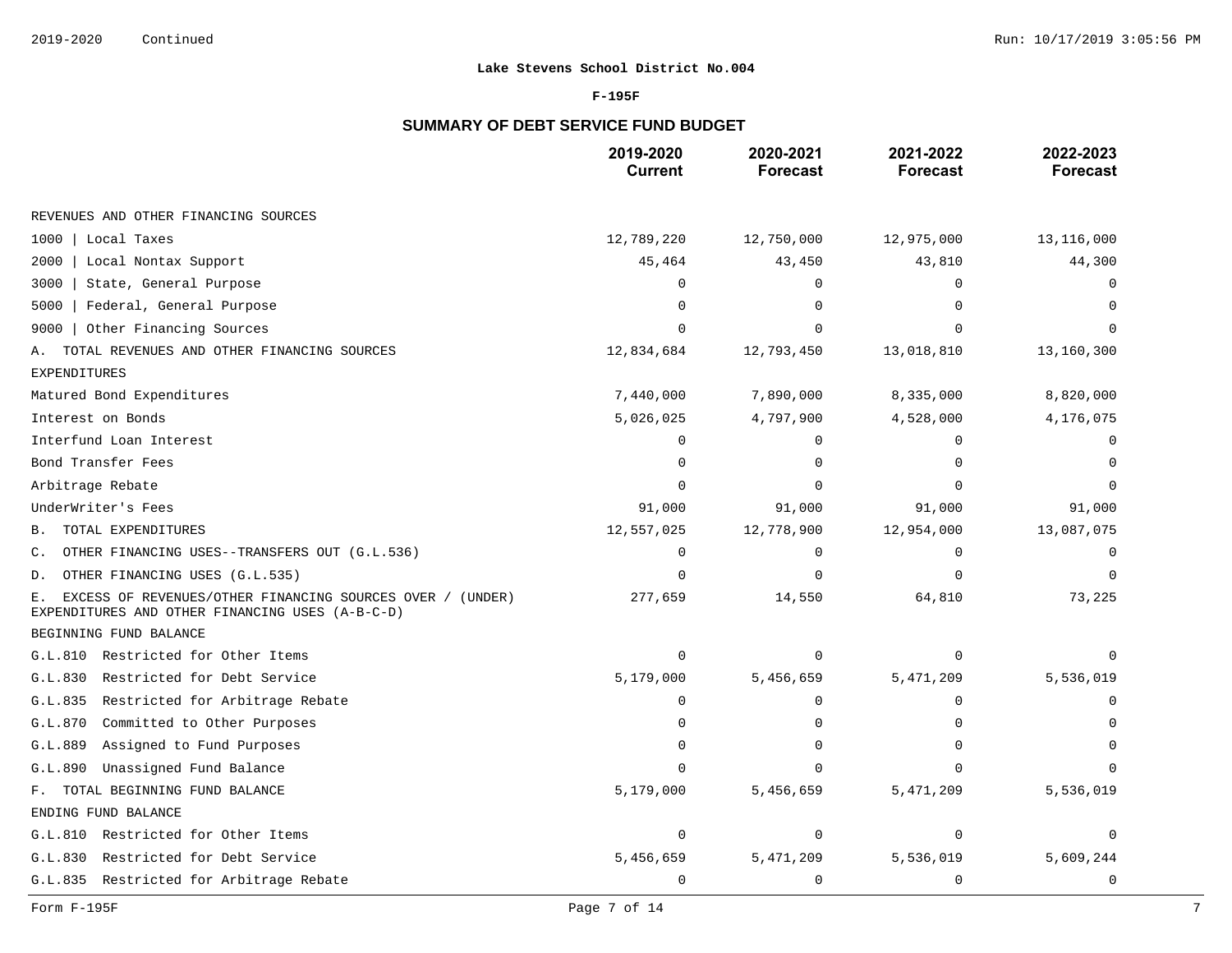#### **F-195F**

### **SUMMARY OF DEBT SERVICE FUND BUDGET**

|                                           | 2019-2020<br>Current | 2020-2021<br><b>Forecast</b> | 2021-2022<br><b>Forecast</b> | 2022-2023<br><b>Forecast</b> |
|-------------------------------------------|----------------------|------------------------------|------------------------------|------------------------------|
| Committed to Other Purposes<br>G.L.870    |                      |                              |                              | $\Omega$                     |
| G.L.889 Assigned to Fund Purposes         |                      |                              |                              | $\Omega$                     |
| Unassigned Fund Balance<br>G.L.890        |                      | ∩                            |                              | $\Omega$                     |
| H. TOTAL ENDING FUND BALANCE (E+F, +OR-G) | 5,456,659            | 5,471,209                    | 5,536,019                    | 5,609,244                    |

1/ G.L. 536 is an account that is used to summarize actions for other financing uses-transfers out.

2/ G.L.535 is an account that is used to summarize actions for other financing uses such as long-term financing and debt

extingishments. Nonvoted debts may be serviced in the Debt Service Fund (DSF) rather than in the fund that received the debt proceeds. In order to provide the resources to retire the debt, a transfer is used by the General Fund, Capital Projects Fund, or Transportation Vehicle Fund to transfer resources to the DSF. Refer to Page DS4 for detail of estimated outstanding nonvoted bond detail information.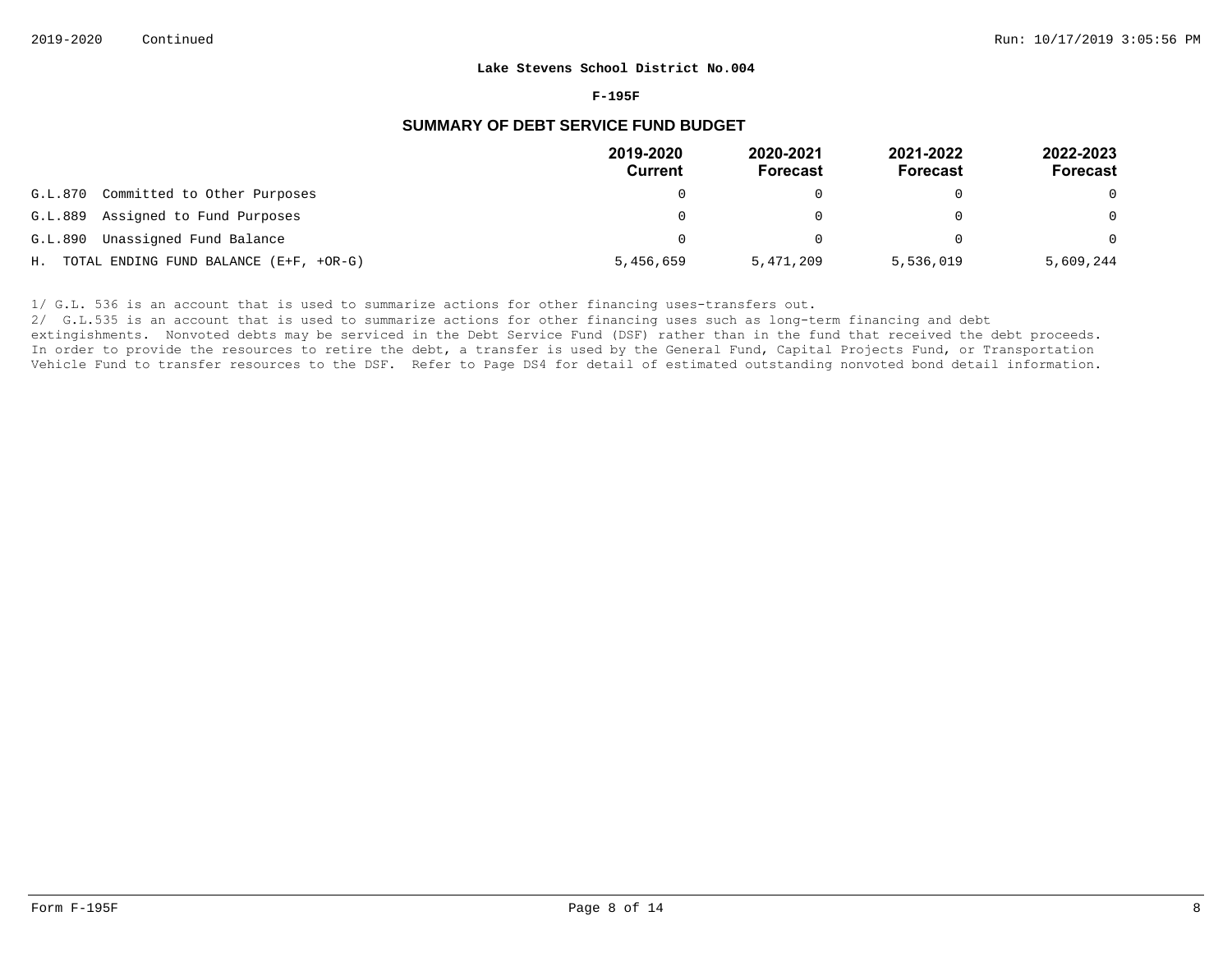### **F-195F**

# **SUMMARY OF CAPITAL PROJECTS FUND BUDGET**

|                                                                                                                  | 2019-2020<br><b>Current</b> | 2020-2021<br><b>Forecast</b> | 2021-2022<br><b>Forecast</b> | 2022-2023<br><b>Forecast</b> |
|------------------------------------------------------------------------------------------------------------------|-----------------------------|------------------------------|------------------------------|------------------------------|
| REVENUES AND OTHER FINANCING SOURCES                                                                             |                             |                              |                              |                              |
| 1000<br>Local Taxes                                                                                              | 1,996,001                   | 1,996,000                    | 1,996,000                    | 1,996,000                    |
| 2000<br>Local Nontax Support                                                                                     | 1,433,670                   | 895,000                      | 870,000                      | 870,000                      |
| State, General Purpose<br>3000                                                                                   | $\mathbf 0$                 | 0                            | 0                            | 0                            |
| 4000<br>State, Special Purpose                                                                                   | 20,300,000                  | 5,000,000                    | 3,000,000                    | $\Omega$                     |
| 5000<br>Federal, General Purpose                                                                                 | $\mathbf 0$                 | 0                            | 0                            | U                            |
| 6000<br>Federal, Special Purpose                                                                                 | $\Omega$                    | $\Omega$                     | $\Omega$                     |                              |
| 7000<br>Revenues from Other School Districts                                                                     | $\Omega$                    | 0                            | 0                            | U                            |
| Revenues from Other Entities<br>8000                                                                             | $\Omega$                    | $\Omega$                     | U                            | $\Omega$                     |
| Other Financing Sources<br>9000                                                                                  | $\Omega$                    | U                            |                              |                              |
| TOTAL REVENUES AND OTHER FINANCING SOURCES<br>Α.                                                                 | 23,729,671                  | 7,891,000                    | 5,866,000                    | 2,866,000                    |
| <b>EXPENDITURES</b>                                                                                              |                             |                              |                              |                              |
| Sites<br>10                                                                                                      | 1,000,000                   | 0                            | $\mathbf 0$                  | ∩                            |
| Buildings<br>20                                                                                                  | 50,472,070                  | 10,895,000                   | 3,870,000                    | 870,000                      |
| Equipment<br>30                                                                                                  | 5,173,699                   | 1,996,000                    | 1,996,000                    | 1,996,000                    |
| 40<br>Energy                                                                                                     | $\Omega$                    | 0                            | $\Omega$                     | $\Omega$                     |
| Sales and Lease Expenditures<br>50                                                                               | $\Omega$                    | 0                            | $\Omega$                     | $\Omega$                     |
| Bond Issuance Expenditures<br>60                                                                                 | $\Omega$                    | $\Omega$                     | $\Omega$                     | $\Omega$                     |
| Debt Expenditures<br>90                                                                                          | $\Omega$                    | 0                            | $\Omega$                     | $\Omega$                     |
| TOTAL EXPENDITURES<br>Β.                                                                                         | 56,645,769                  | 12,891,000                   | 5,866,000                    | 2,866,000                    |
| OTHER FINANCING USES--TRANSFERS OUT (G.L.536) 1/<br>С.                                                           | 0                           | 0                            | 0                            | $\mathbf 0$                  |
| OTHER FINANCING USES (G.L.535) 2/<br>D.                                                                          | $\Omega$                    | $\Omega$                     | $\Omega$                     | $\Omega$                     |
| EXCESS OF REVENUES/OTHER FINANCING SOURCES OVER (UNDER)<br>Е.<br>EXPENDITURES AND OTHER FINANCING USES (A-B-C-D) | $-32,916,098$               | $-5,000,000$                 | $\Omega$                     | $\Omega$                     |
| BEGINNING FUND BALANCE                                                                                           |                             |                              |                              |                              |
| G.L.810 Restricted for Other Items                                                                               | $\mathbf 0$                 | 0                            | $\Omega$                     | $\cap$                       |
| Restricted for Skill Center<br>G.L.825                                                                           | $\Omega$                    | 0                            | $\Omega$                     |                              |
| G.L.830<br>Restricted for Debt Service                                                                           | $\Omega$                    | $\Omega$                     | $\Omega$                     | $\Omega$                     |
| Restricted for Arbitrage Rebate<br>G.L.835                                                                       | $\Omega$                    | 0                            | $\Omega$                     | $\Omega$                     |
| Nonspendable Fund Balance-Inventory & Prepaid Items<br>G.L.840                                                   | $\cap$                      | 0                            | $\Omega$                     | $\Omega$                     |
| Restricted for Uninsured Risks<br>G.L.850                                                                        | $\Omega$                    | 0                            | 0                            | 0                            |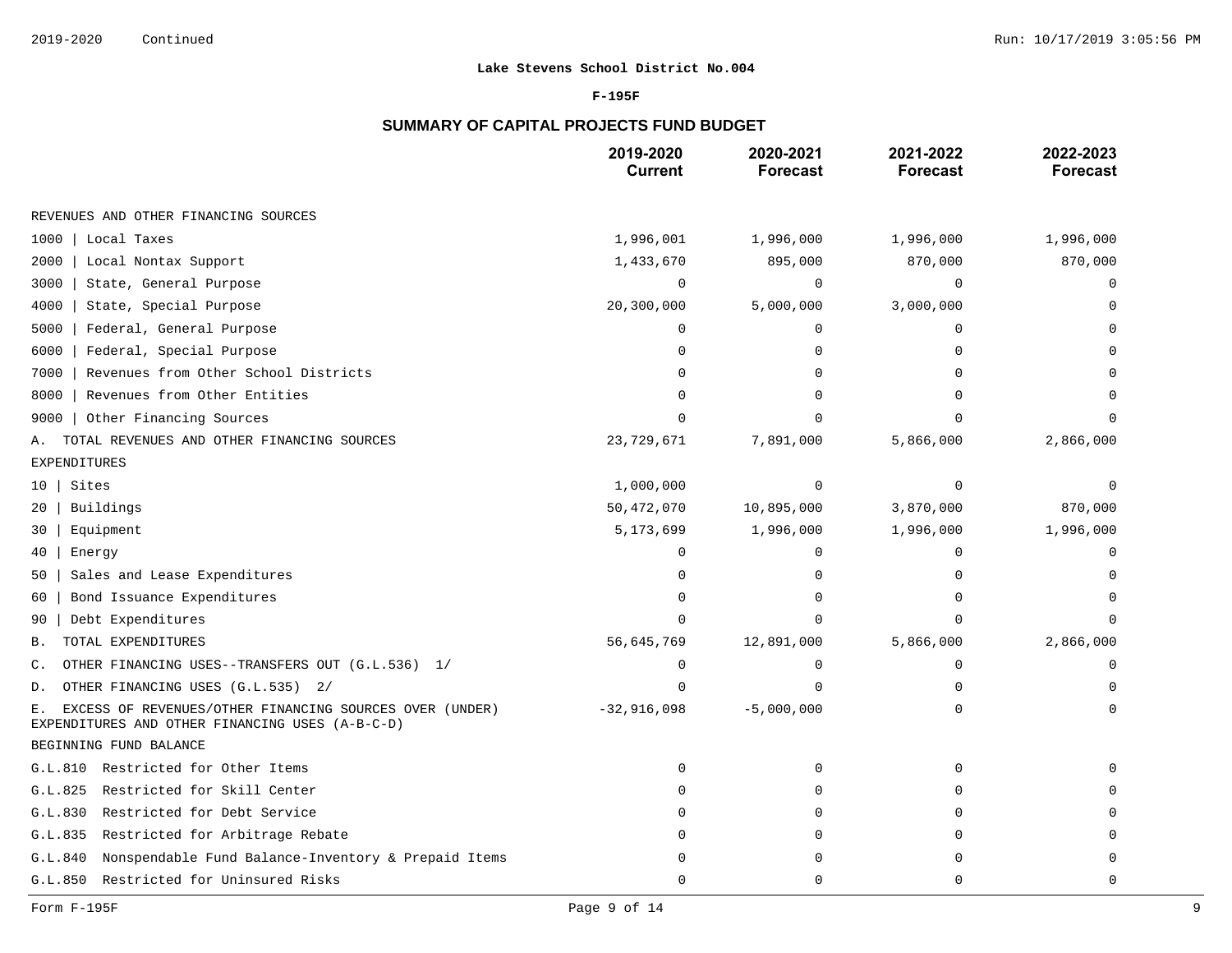#### **F-195F**

# **SUMMARY OF CAPITAL PROJECTS FUND BUDGET**

|         |                                                     | 2019-2020<br><b>Current</b> | 2020-2021<br><b>Forecast</b> | 2021-2022<br><b>Forecast</b> | 2022-2023<br><b>Forecast</b> |
|---------|-----------------------------------------------------|-----------------------------|------------------------------|------------------------------|------------------------------|
| G.L.861 | Restricted from Bond Proceeds                       | 30,204,896                  | 5,000,000                    | 0                            | $\Omega$                     |
| G.L.862 | Committed from Levy Proceeds                        | 378,985                     | 9,566                        | 9,566                        | 9,566                        |
| G.L.863 | Restricted from State Proceeds                      |                             | O                            | 0                            |                              |
| G.L.864 | Restricted from Federal Proceeds                    |                             | U                            | ∩                            |                              |
| G.L.865 | Restricted from Other Proceeds                      |                             | U                            |                              |                              |
| G.L.866 | Restricted from Impact Fee Proceeds                 | 2,341,783                   | O                            |                              |                              |
| G.L.867 | Restricted from Mitigation Fee Proceeds             |                             | U                            |                              |                              |
| G.L.869 | Restricted from Undistributed Proceeds              |                             | U                            |                              |                              |
| G.L.870 | Committed to Other Purposes                         |                             | $\Omega$                     |                              |                              |
| G.L.889 | Assigned to Fund Purposes                           |                             | U                            |                              |                              |
| G.L.890 | Unassigned Fund Balance                             |                             | U                            | U                            |                              |
| F.      | TOTAL BEGINNING FUND BALANCE                        | 32,925,664                  | 5,009,566                    | 9,566                        | 9,566                        |
|         | ENDING FUND BALANCE                                 |                             |                              |                              |                              |
| G.L.810 | Restricted for Other Items                          | ∩                           | 0                            | $\Omega$                     |                              |
| G.L.825 | Restricted for Skill Center                         |                             | O                            | U                            |                              |
| G.L.830 | Restricted for Debt Service                         |                             | U                            | U                            |                              |
| G.L.840 | Nonspendable Fund Balance-Inventory & Prepaid Items |                             | U                            |                              |                              |
| G.L.835 | Restricted for Arbitrage Rebate                     |                             | O                            |                              |                              |
| G.L.850 | Restricted for Uninsured Risks                      |                             | 0                            | ∩                            |                              |
| G.L.861 | Restricted from Bond Proceeds                       |                             | $\Omega$                     | $\Omega$                     |                              |
| G.L.862 | Committed from Levy Proceeds                        | 9,566                       | 9,566                        | 9,566                        | 9,566                        |
| G.L.863 | Restricted from State Proceeds                      | $\cap$                      | U                            | U                            |                              |
| G.L.864 | Restricted from Federal Proceeds                    |                             | $\Omega$                     | U                            |                              |
| G.L.865 | Restricted from Other Proceeds                      |                             | 0                            |                              |                              |
| G.L.866 | Restricted from Impact Fee Proceeds                 |                             | O                            |                              |                              |
| G.L.867 | Restricted from Mitigation Fee Proceeds             |                             | $\Omega$                     |                              |                              |
| G.L.869 | Restricted from Undistributed Proceeds              |                             | O                            |                              |                              |
| G.L.870 | Committed to Other Purposes                         |                             | U                            |                              |                              |
| G.L.889 | Assigned to Fund Purposes                           |                             |                              |                              |                              |
| G.L.890 | Unassigned Fund Balance                             |                             |                              |                              |                              |
| Н.      | TOTAL ENDING FUND BALANCE (E+F, +OR-G) 3/           | 9,566                       | 9,566                        | 9,566                        | 9,566                        |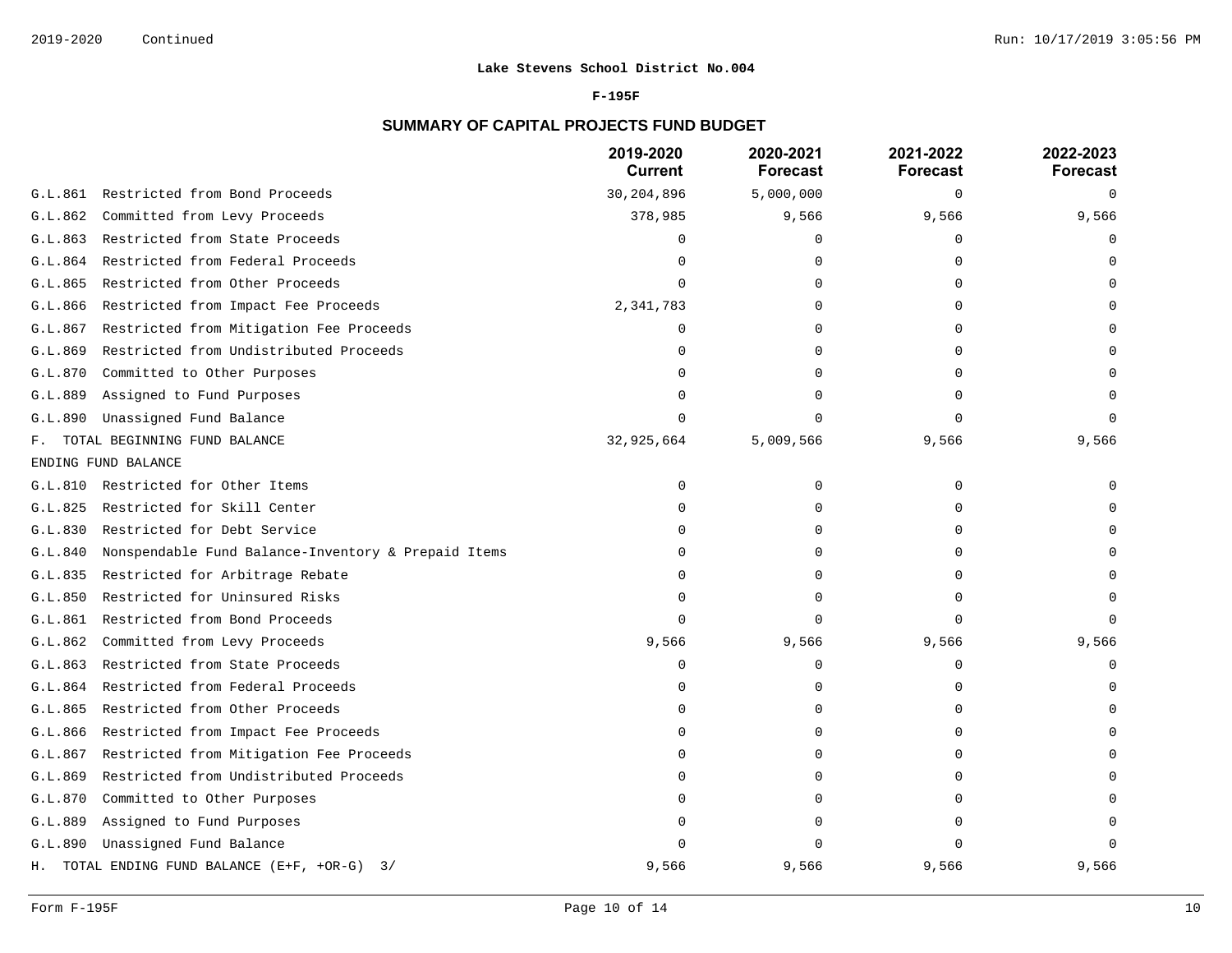#### **F-195F**

## **SUMMARY OF CAPITAL PROJECTS FUND BUDGET**

| 2019-2020 | 2020-2021       | 2021-2022       | 2022-2023 |
|-----------|-----------------|-----------------|-----------|
| Current   | <b>Forecast</b> | <b>Forecast</b> | Forecast  |

1/ G.L. 536 is an account that is used to summarize actions for other financing uses--transfers out.

2/ G.L.535 is an account that is used to summarize actions for other financing uses such as long-term financing and debt extingishments. Nonvoted debts may be serviced in the Debt Service Fund (DSF) rather than in the fund that received the debt proceeds. In order to provide the resources to retire the debt, a transfer is used by the General Fund, Capital Projects Fund, or Transportation Vehicle Fund to transfer resources to the DSF.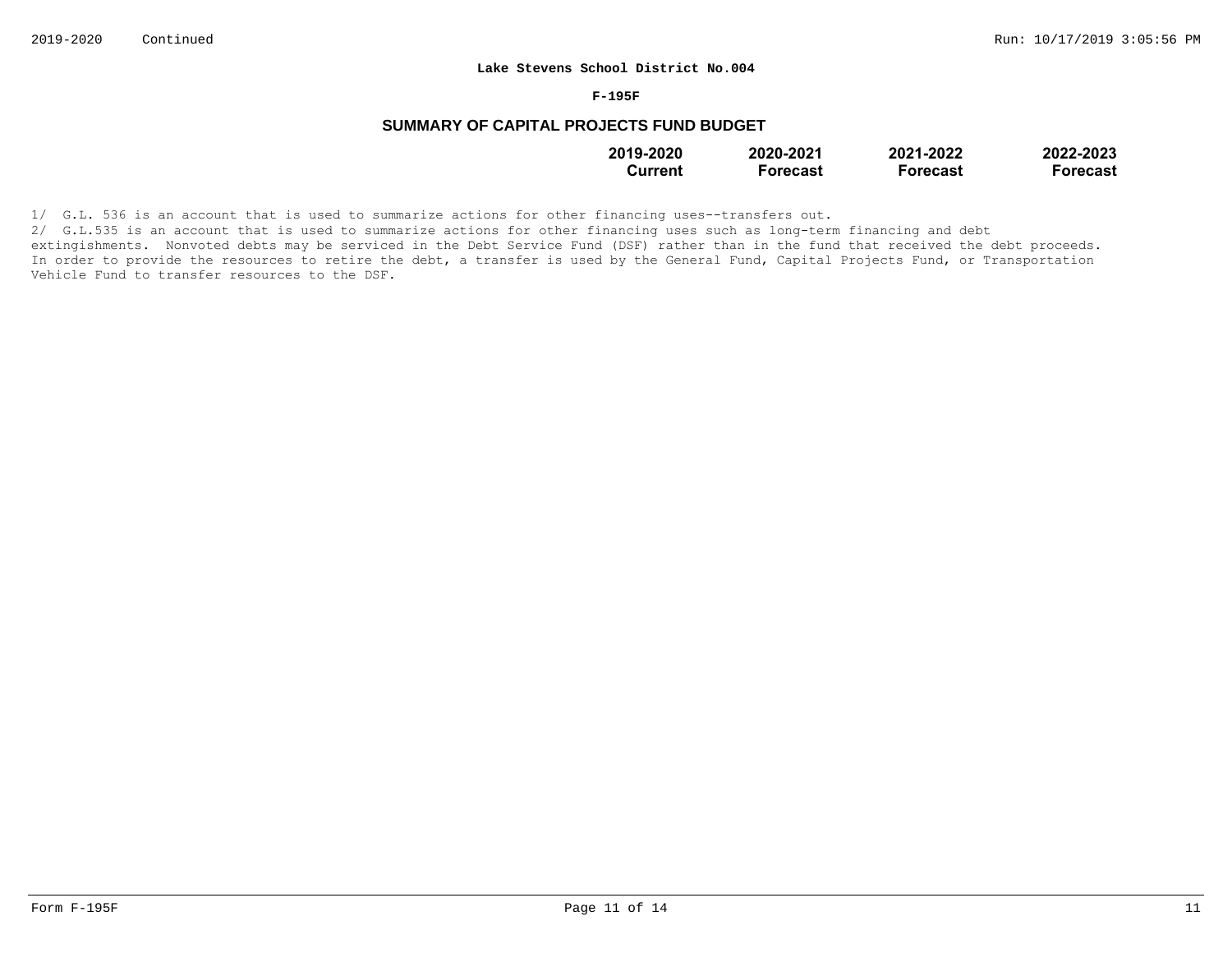#### **F-195F**

## **SUMMARY OF TRANSPORTATION VEHICLE FUND BUDGET**

|                                                            | 2019-2020<br><b>Current</b> | 2020-2021<br><b>Forecast</b> | 2021-2022<br><b>Forecast</b> | 2022-2023<br><b>Forecast</b> |
|------------------------------------------------------------|-----------------------------|------------------------------|------------------------------|------------------------------|
| REVENUES AND OTHER FINANCING SOURCES                       |                             |                              |                              |                              |
| 1100<br>Local Property Tax                                 | $\Omega$                    | 0                            | $\mathbf 0$                  |                              |
| 1300<br>Sale of Tax Title Property                         | 0                           | $\mathbf 0$                  | 0                            |                              |
| Local in lieu of Taxes<br>1400                             | O                           | $\Omega$                     | $\Omega$                     |                              |
| 1500<br>Timber Excise Tax                                  | O                           | 0                            | $\Omega$                     |                              |
| County-Administered Forests<br>1600                        | O                           | $\mathbf 0$                  | $\Omega$                     |                              |
| 1900<br>Other Local Taxes                                  | $\Omega$                    | $\mathbf 0$                  | O                            | U                            |
| 2200<br>Sales of Goods, Supplies, and Services, Unassigned | 0                           | $\mathbf 0$                  | $\Omega$                     | $\Omega$                     |
| 2300<br>Investment Earnings                                | 500                         | 500                          | 500                          | 500                          |
| Gifts and Donations<br>2500                                | 0                           | $\mathbf 0$                  | $\mathbf 0$                  | $\Omega$                     |
| 2600<br>Fines and Damages                                  | $\Omega$                    | $\mathbf 0$                  | $\Omega$                     | U                            |
| Rentals and Leases<br>2700                                 | $\Omega$                    | 0                            | $\Omega$                     | U                            |
| Insurance Recoveries<br>2800                               | 0                           | 0                            | $\Omega$                     |                              |
| 2900<br>Local Support Nontax, Unassigned                   | $\Omega$                    | 0                            | $\Omega$                     |                              |
| 3600<br>State Forests                                      | $\Omega$                    | 0                            | $\Omega$                     |                              |
| 4100<br>Special Purpose-Unassigned                         | $\Omega$                    | $\mathbf 0$                  | $\cap$                       |                              |
| 4300<br>Other State Agencies-Unassigned                    | $\Omega$                    | $\Omega$                     | $\Omega$                     | $\Omega$                     |
| Transportation Reimbursement Depreciation<br>4499          | 340,000                     | 390,000                      | 360,000                      | 402,000                      |
| General Purposes Direct Federal Grants-Unassigned<br>5200  | $\mathbf 0$                 | 0                            | 0                            | 0                            |
| 5300<br>Impact Aid, Maintenance and Operation              | O                           | 0                            | O                            |                              |
| Federal in lieu of Taxes<br>5400                           | O                           | $\mathbf 0$                  | $\Omega$                     |                              |
| 5600<br>Qualified Bond Interest Credit-Federal             | O                           | $\mathbf 0$                  | $\Omega$                     |                              |
| 6100<br>Special Purpose-OSPI Unassigned                    | O                           | $\Omega$                     | $\cap$                       |                              |
| 6200<br>Direct Special Purpose Grants                      | $\Omega$                    | $\mathbf 0$                  | $\Omega$                     |                              |
| Federal Grants Through Other Entities-Unassigned<br>6300   | O                           | 0                            | $\Omega$                     |                              |
| Governmental Entities<br>8100                              | U                           | $\mathbf 0$                  | $\Omega$                     |                              |
| NonFederal ESD<br>8500                                     | O                           | $\mathbf 0$                  | $\Omega$                     |                              |
| 9100<br>Sale of Bonds                                      | O                           | 0                            | $\Omega$                     |                              |
| 9300<br>Sale of Equipment                                  |                             | $\Omega$                     | U                            |                              |
| 9400<br>Compensated Loss of Fixed Assets                   | U                           | $\cap$                       | U                            | U                            |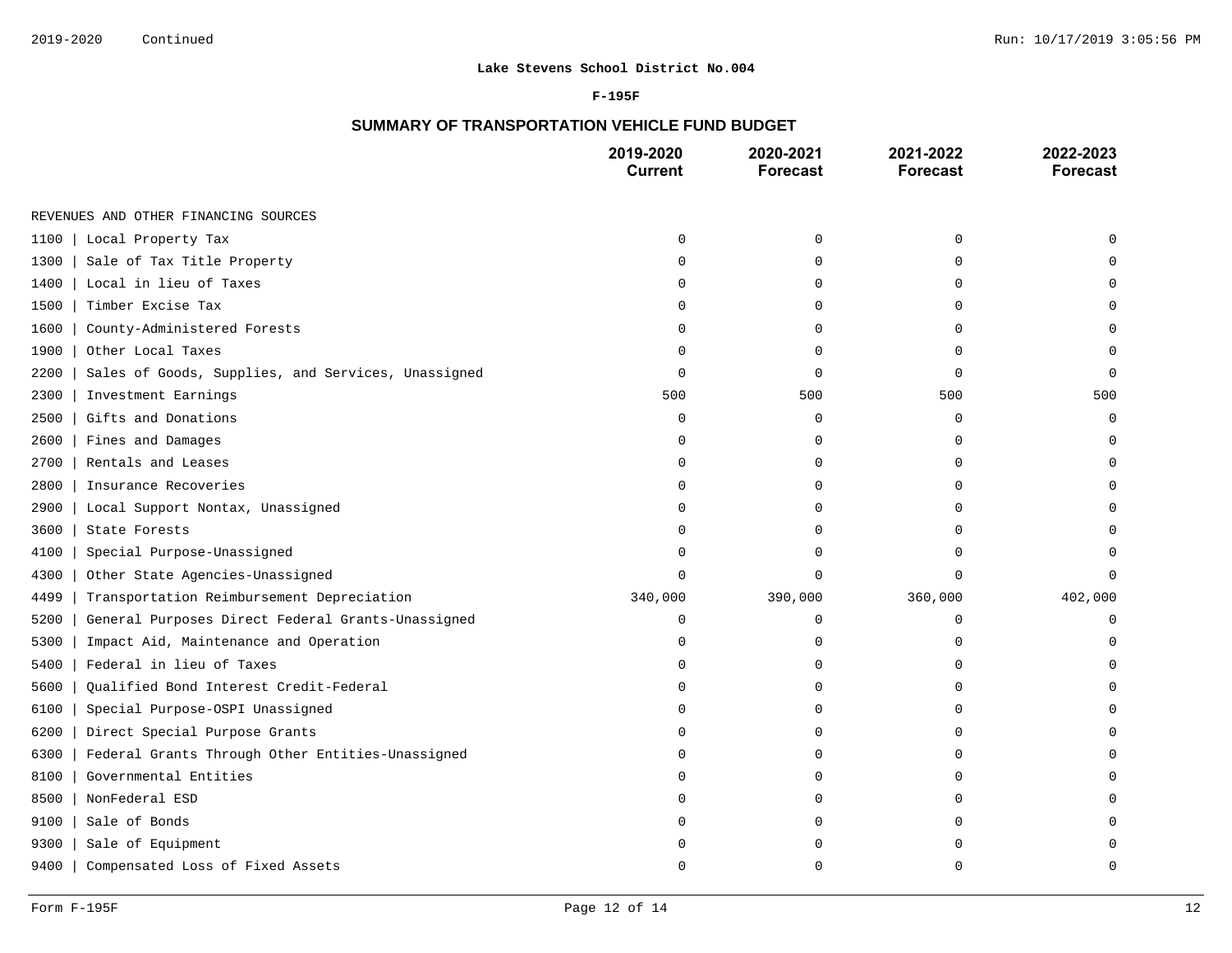#### **F-195F**

## **SUMMARY OF TRANSPORTATION VEHICLE FUND BUDGET**

|                                                                                                                          | 2019-2020<br><b>Current</b> | 2020-2021<br><b>Forecast</b> | 2021-2022<br><b>Forecast</b> | 2022-2023<br><b>Forecast</b> |
|--------------------------------------------------------------------------------------------------------------------------|-----------------------------|------------------------------|------------------------------|------------------------------|
| Long-Term Financing<br>9500                                                                                              | $\Omega$                    | $\mathbf 0$                  | $\Omega$                     | $\Omega$                     |
| TOTAL REVENUES, OTHER FINANCING SOURCES (less transfers)<br>Α.                                                           |                             |                              |                              |                              |
| 9900 TRANSFERS IN (from the General Fund)<br>Β.                                                                          | $\Omega$                    | $\Omega$                     | $\Omega$                     | $\Omega$                     |
| TOTAL REVENUES AND OTHER FINANCING SOURCES<br>$\mathbb{C}$ .                                                             | 340,500                     | 390,500                      | 360,500                      | 402,500                      |
| <b>EXPENDITURES</b>                                                                                                      |                             |                              |                              |                              |
| 33 Transportation Equipment Purchases - formerly Act 57 Cash<br>Purchases/Rebuilding of Transportation Equipment         | 824,000                     | 292,000                      | 438,000                      | 292,000                      |
| 34 Transportation Equimpment Major Repair - formerly Act 58<br>Contract Purchases/Rebuilding of Transportation Equipment | $\Omega$                    | $\mathbf 0$                  | $\Omega$                     | O                            |
| 61 Bond/Levy Issuance and/or Election                                                                                    | 0                           | $\mathbf 0$                  | $\Omega$                     |                              |
| 91 Principal - formerly Act 84                                                                                           | ∩                           | $\Omega$                     | $\Omega$                     |                              |
| 92 Interest 1/ - formerly Act. 83                                                                                        | $\Omega$                    | $\mathbf 0$                  | $\Omega$                     |                              |
| 93 Arbitrage Rebate                                                                                                      | $\Omega$                    | $\Omega$                     | $\Omega$                     | $\Omega$                     |
| TOTAL EXPENDITURES<br>D.                                                                                                 | 824,000                     | 292,000                      | 438,000                      | 292,000                      |
| OTHER FINANCING USES--TRANSFERS OUT (G.L.536) 2/<br>Ε.                                                                   | $\Omega$                    | $\Omega$                     | $\Omega$                     | 0                            |
| OTHER FINANCING USES (G.L.535) 3/<br>F.                                                                                  | $\Omega$                    | $\mathbf 0$                  | $\Omega$                     | $\Omega$                     |
| EXCESS OF REVENUES/OTHER FINANCING SOURCES OVER (UNDER)<br>G.<br>EXPENDITURES AND OTHER FINANCING USES (C-D-E-F)         | $-483,500$                  | 98,500                       | $-77,500$                    | 110,500                      |
| BEGINNING FUND BALANCE                                                                                                   |                             |                              |                              |                              |
| G.L.810 Restricted for Other Items                                                                                       | $\Omega$                    | $\Omega$                     | $\Omega$                     |                              |
| G.L.819 Restricted for Fund Purposes                                                                                     | 875,022                     | 391,522                      | 490,022                      | 412,522                      |
| Restricted for Debt Service<br>G.L.830                                                                                   | $\Omega$                    | $\mathbf 0$                  | $\Omega$                     | $\mathbf 0$                  |
| G.L.835 Restricted for Arbitrage Rebate                                                                                  | $\Omega$                    | $\mathbf 0$                  | $\Omega$                     | $\Omega$                     |
| Restricted for Uninsured Risks<br>G.L.850                                                                                | $\Omega$                    | $\Omega$                     | $\Omega$                     |                              |
| G.L.870 Committed to Other Purposes                                                                                      | $\Omega$                    | $\Omega$                     | $\Omega$                     |                              |
| G.L.889 Assigned to Fund Purposes                                                                                        | $\Omega$                    | $\Omega$                     | $\Omega$                     | $\Omega$                     |
| G.L.890<br>Unassigned Fund Balance                                                                                       | $\Omega$                    | $\Omega$                     | $\cap$                       | $\Omega$                     |
| H. TOTAL BEGINNING FUND BALANCE                                                                                          | 875,022                     | 391,522                      | 490,022                      | 412,522                      |
| ENDING FUND BALANCE                                                                                                      |                             |                              |                              |                              |
| G.L.810 Restricted for Other Items                                                                                       | $\mathbf 0$                 | $\mathbf 0$                  | $\Omega$                     | $\Omega$                     |
| G.L.819 Restricted for Fund Purposes                                                                                     | 391,522                     | 490,022                      | 412,522                      | 523,022                      |
| G.L.830 Restricted for Debt Service                                                                                      | $\Omega$                    | $\mathbf 0$                  | $\Omega$                     | $\mathbf 0$                  |